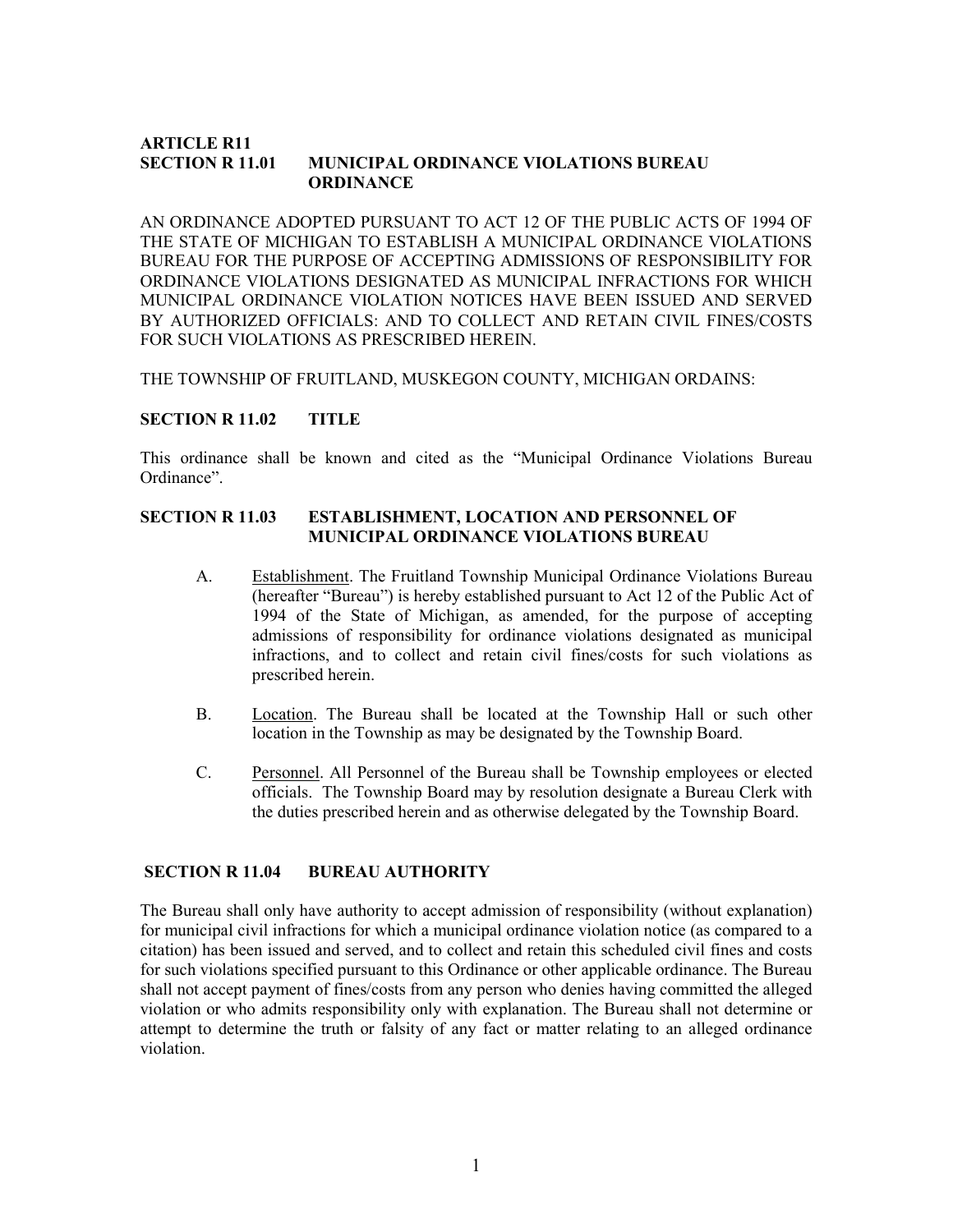# SECTION R 11.05 ORDINANCE VIOLATION NOTICE REQUIREMENTS ADMISSION/DENIAL OF RESPONSIBILITY

- A. Ordinance Violation Notice Requirements. Municipal civil infraction violation notices shall be issued and served by authorized Township officials as provided by law. A municipal ordinance violation notice shall include, at a minimum, all of the following:
	- 1. The violation;
	- 2. The time within which the person must contact the Bureau for purpose of admitting or denying responsibility for the violation;
	- 3. The amount of the scheduled fine/costs for the violation;
	- 4. The methods by which the violation may be admitted or denied;
	- 5. The consequences of failing to pay the required fines and costs or contact the Bureau within the required time;
	- 6. The address and telephone number of the Bureau, and
	- 7. The days and hours that the Bureau is open.
- B. Denial of Responsibility. Where a person fails to admit responsibility (without explanation) for a violation within the designated time period, the Bureau Clerk or other designated Township official or employee shall, if approved by the Township Attorney, advise the complainant to issue and file a municipal infraction citation for such violation with the court having jurisdiction of the matter. The citation filed with the court shall consist of a sworn complaint containing, at a minimum, the allegations stated in the municipal ordinance violation notice and shall fairly inform the alleged violator how to respond to the citation. A copy of the citation may be served by first class mail upon the alleged violator at the alleged violators last known address. The citation shall thereafter be processed in the manner required by law.

# SECTION R 11.06 SCHEDULE OF CIVIL FINES AND COSTS

- A. Fines. Unless a different schedule of civil fines is provided for by an applicable ordinance, the civil fines payable to the Bureau upon admission of responsibility by persons served with municipal ordinance violation notices shall be determined by resolution of the Township Board and such resolution is attached hereto as Appendix A.
- B. Costs. In addition to the above-prescribed civil fines, costs for \$10.00 shall be assessed by the Bureau if the fines and costs are paid within 10 days of service of the municipal ordinance violation notice. Otherwise, costs of \$20.00 shall be assessed by the Bureau.